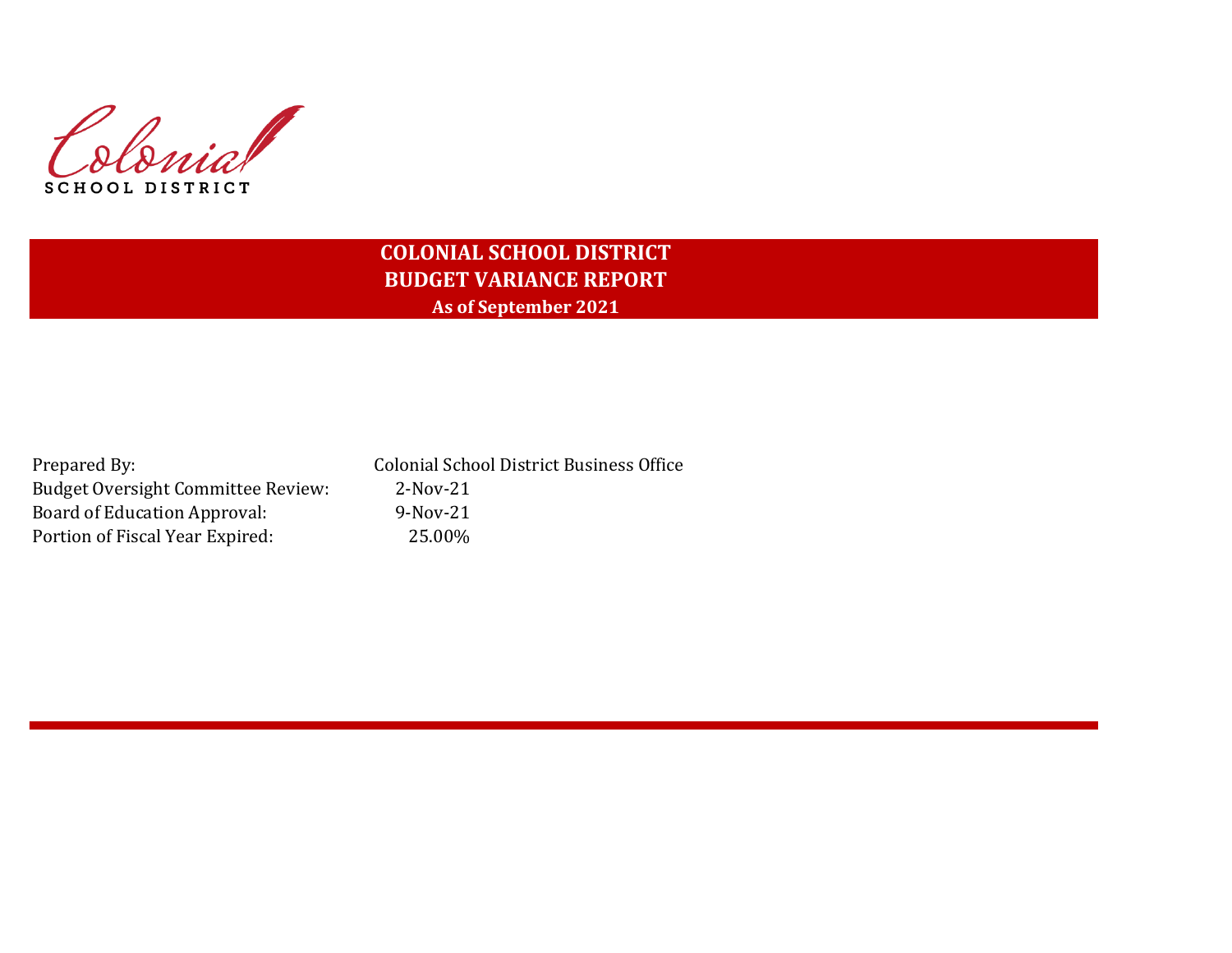# **COLONIAL SCHOOL DISTRICT BUDGET VARIANCE REPORT FISCAL YEAR 2022 as of September 2021 SUMMARY OF REVENUE**

| SCHOOL DISTRICT                                            | <b>Board</b><br>Approved<br><b>Budget</b> | Receipt<br>to Date | Percent<br><b>Received</b> | <b>Variance</b>   |
|------------------------------------------------------------|-------------------------------------------|--------------------|----------------------------|-------------------|
| <b>DISCRETIONARY STATE REVENUE</b>                         |                                           |                    |                            |                   |
| Division II, AOC                                           | 2,222,769                                 | 330,544.00         | 14.87%                     | (1,892,225.00)    |
| Division III, Equalization                                 | 5,107,237                                 | 4,599,001.00       | 90.05%                     | (508, 236.00)     |
| <b>Educational Sustainment Fund</b>                        | 2,063,983                                 | 1,876,348.00       | 90.91%                     | (187, 635.00)     |
| <b>SUBTOTAL</b>                                            | 9,393,989                                 | 6,805,893.00       | 72.45%                     | (2,588,096.00)    |
| <b>RESTRICTED STATE REVENUE</b>                            |                                           |                    |                            |                   |
| Formula Salaries & OEC's                                   | 75,420,954                                | 69,983,803.00      | 92.79%                     | (5,437,151.00)    |
| Cafeteria Salaries                                         | 3,100,000                                 | 1,372,210.00       | 44.26%                     | (1,727,790.00)    |
| Division II, AOC - Voc                                     |                                           | 121,014.00         | $0.00\%$                   | 121,014.00        |
| Division II, Energy                                        | 1,366,920                                 | 1,684,783.00       | 123.25%                    | 317,863.00        |
| <b>State Transportation</b>                                | 7,050,000                                 | 3,571,686.00       | 50.66%                     | (3,478,314.00)    |
| Drivers Ed.                                                |                                           | 33,080.00          | 0.00%                      | 33,080.00         |
| <b>Unique Alternative</b>                                  | 560,000                                   | 277,935.00         | 49.63%                     | (282,065.00)      |
| <b>Related Services</b>                                    |                                           | 393.00             |                            | 393.00            |
| Professional Development                                   |                                           | 57,460.00          | $0.00\%$                   | 57,460.00         |
| <b>Technology Block Grant</b>                              |                                           | 251,119.00         | $0.00\%$                   | 251,119.00        |
| <b>Student Success Block Grant</b>                         | 330,148                                   | 330,148.00         | 100.00%                    |                   |
| Opportunity funding                                        | 3,292,567                                 | 2,354,132.00       | 71.50%                     | (938, 435.00)     |
| <b>Other State Revenue</b>                                 | 345,512                                   | 4,005.00           | 1.16%                      | (341, 507.00)     |
| John G. Leach                                              | 8,762,875                                 | 2,406,116.56       | 27.46%                     | (6,356,758.44)    |
| ECAP (Pre-K State grant)                                   | 285,600                                   | 285,600.00         | 100.00%                    |                   |
| Minor Capital Improvements                                 | 933,168                                   |                    | 0.00%                      | (933, 168.00)     |
| <b>SUBTOTAL</b>                                            | 101,447,744                               | 82,733,484.56      | 81.55%                     | (18,714,259.44)   |
| Operational budget reduction<br><b>TOTAL STATE REVENUE</b> | (1,938,690)<br>110,841,733                | 89,539,377.56      | 80.78%                     | (21, 302, 355.44) |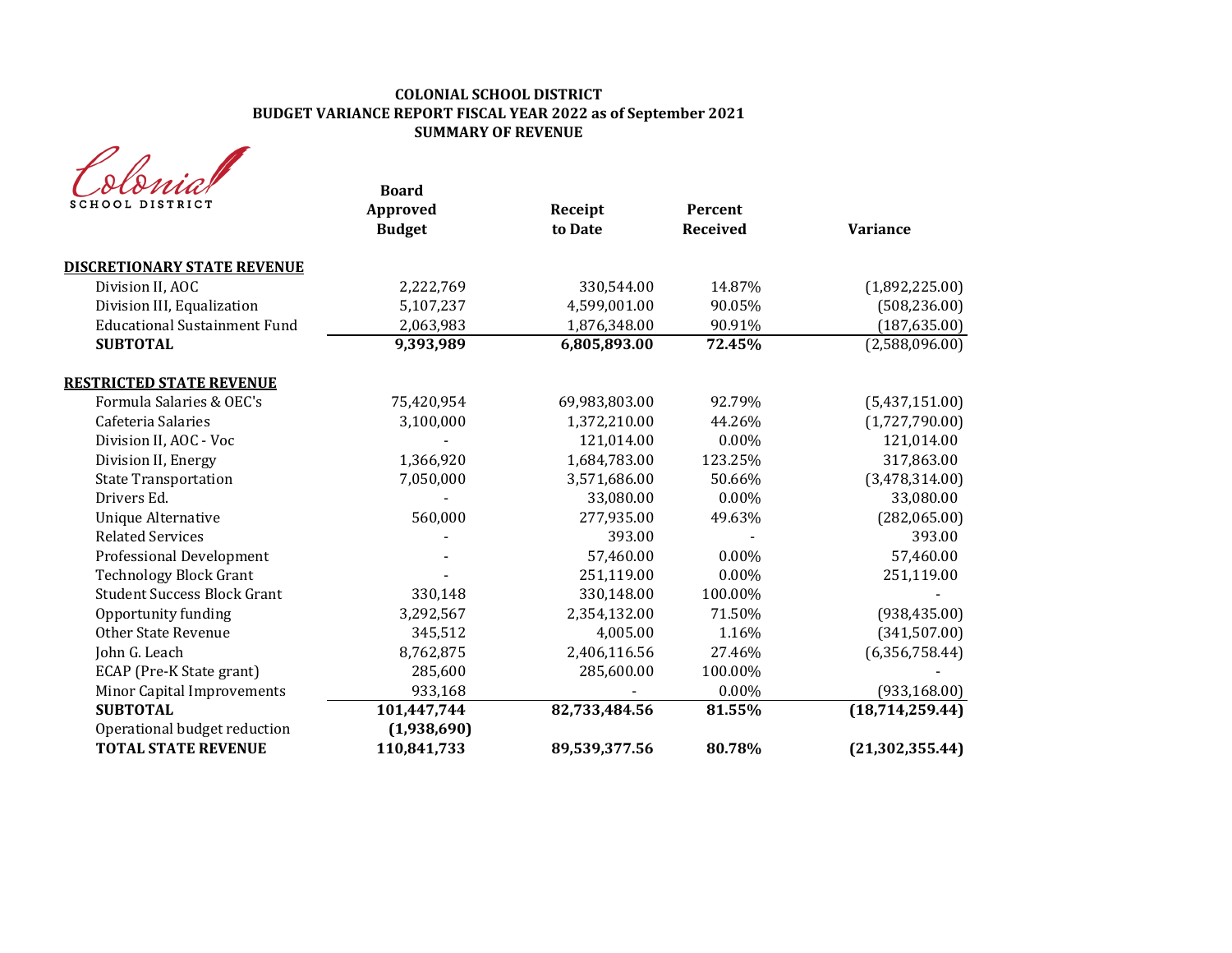# **COLONIAL SCHOOL DISTRICT BUDGET VARIANCE REPORT FISCAL YEAR 2022 as of September 2021 SUMMARY OF REVENUE**

| MA              |
|-----------------|
| SCHOOL DISTRICT |

| <u>otoma</u><br>SCHOOL DISTRICT     | <b>Board</b>              |                    |                     |                   |
|-------------------------------------|---------------------------|--------------------|---------------------|-------------------|
|                                     | Approved<br><b>Budget</b> | Receipt<br>to Date | Percent<br>Received | <b>Variance</b>   |
| <b>DISCRETIONARY LOCAL REVENUE</b>  |                           |                    |                     |                   |
| <b>Current Expense Tax Receipts</b> | 48,557,940                | 6,342,836.13       | 13.06%              | (42, 215, 103.87) |
| Interest                            | 820,000                   |                    | 0.00%               | (820,000.00)      |
| <b>Athletic Receipts</b>            | 5,000                     |                    | 0.00%               | (5,000.00)        |
| <b>Indirect Costs</b>               | 116,841                   | 6,849.51           | 5.86%               | (109, 991.49)     |
| <b>CSCRP</b>                        | 32,000                    |                    | 0.00%               | (32,000.00)       |
| <b>Building Rental</b>              | 5,000                     |                    | 0.00%               | (5,000.00)        |
| <b>SUBTOTAL</b>                     | 49,536,781                | 6,349,685.64       | 12.82%              | (43, 187, 095.36) |
| <b>RESTRICTED LOCAL REVENUE</b>     |                           |                    |                     |                   |
| Debt Service Tax Receipts           | 3,702,830                 | 455,796.25         | 12.31%              | (3,247,033.75)    |
| <b>Tuition Tax Receipts</b>         | 6,728,774                 | 1,396,674.95       | 20.76%              | (5,332,099.05)    |
| John G. Leach (tuition revenue)     | 4,750,000                 |                    | 0.00%               | (4,750,000.00)    |
| Minor Capital Tax Receipts          | 2,462,382                 | 355,851.13         | 14.45%              | (2, 106, 530.87)  |
| <b>Technology Maintenance Match</b> | 469,025                   |                    | 0.00%               | (469, 025.00)     |
| Cafeteria                           | 5,550,000                 | 852,060.12         | 15.35%              | (4,697,939.88)    |
| Donations                           | 30,000                    |                    | 0.00%               | (30,000.00)       |
| E3 Grant                            | 2,000,000                 |                    | $0.00\%$            | (2,000,000.00)    |
| Other Local Revenue                 | 220,000                   | 13,097.56          | 5.95%               | (206, 902.44)     |
| <b>SUBTOTAL</b>                     | 25,913,011                | 3,073,480.01       | 11.86%              | (22, 839, 530.99) |
| <b>OTHER LOCAL FUNDS</b>            |                           |                    |                     |                   |
| Charter                             | (6,200,000)               |                    | 0.00%               | 6,200,000.00      |
| Choice                              | (1,050,000)               |                    | 0.00%               | 1,050,000.00      |
| Reserve funds                       | (1, 307, 585)             |                    | $0.00\%$            | 1,307,585.00      |
| <b>SUBTOTAL</b>                     | (8,557,585)               |                    | $0.00\%$            | 8,557,585.00      |
| <b>TOTAL LOCAL REVENUE</b>          | 66,892,207                | 9,423,165.65       | 14.09%              | (57, 469, 041.35) |

- 1990 - 1990 - 1990 - 1990 - 1991 - 1992<br>1992 - 1992 - 1992 - 1992 - 1992 - 1992 - 1992 - 1992 - 1992 - 1992 - 1992 - 1992 - 1992 - 1992 - 1992 - 1992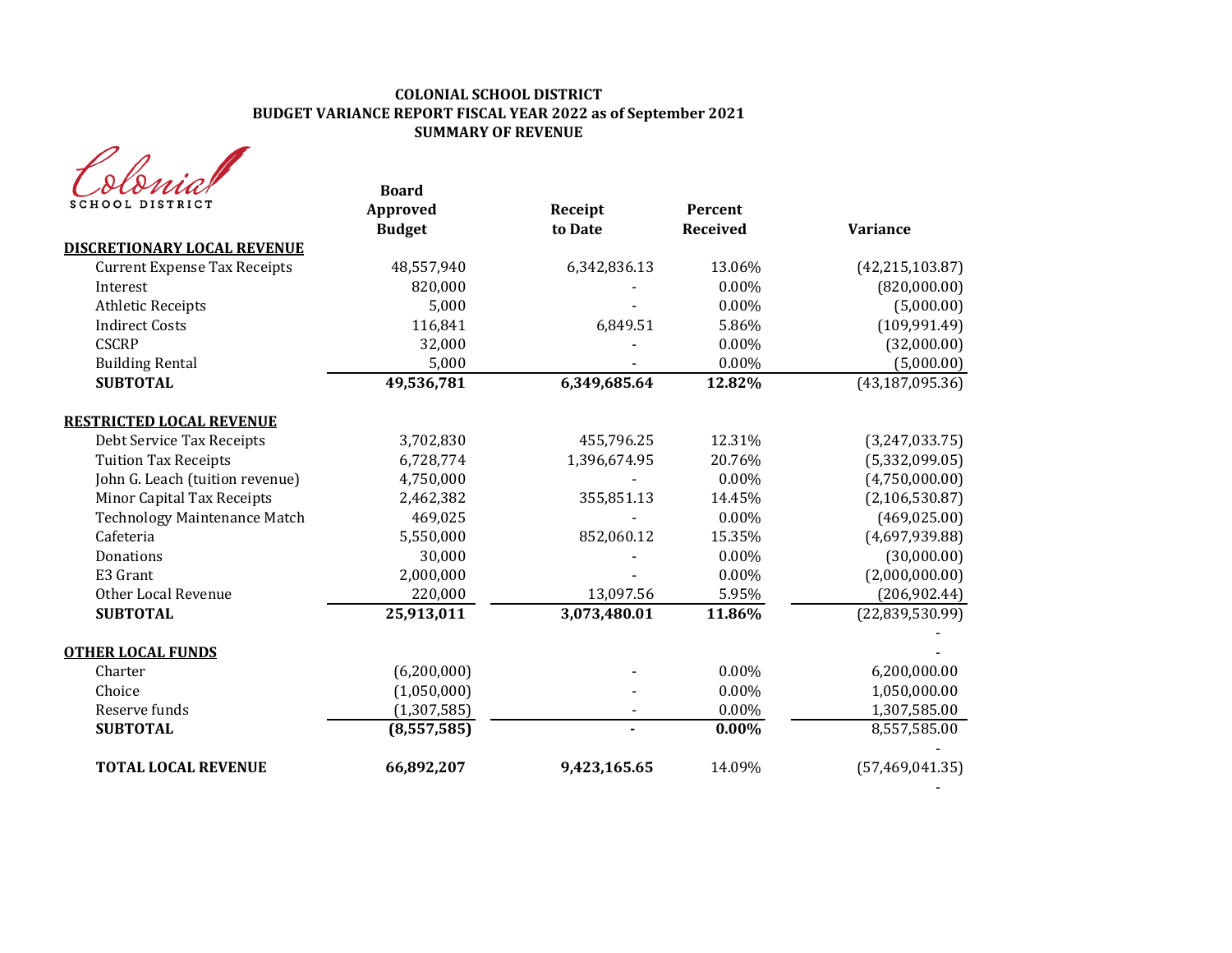#### **COLONIAL SCHOOL DISTRICT BUDGET VARIANCE REPORT FISCAL YEAR 2022 as of September 2021 SUMMARY OF REVENUE**



| Sconiar<br><b>SCHOOL DISTRICT</b> | <b>Board</b><br>Approved | Receipt        | Percent         |                   |
|-----------------------------------|--------------------------|----------------|-----------------|-------------------|
|                                   | <b>Budget</b>            | to Date        | <b>Received</b> | <b>Variance</b>   |
| <b>FEDERAL REVENUE</b>            |                          |                |                 |                   |
| <b>IDEA Part B</b>                | 2,799,752                | 755,934.00     | 27.00%          | (2,043,818.00)    |
| <b>IDEA</b> Pre-K                 | 120.079                  | 120,079.00     | 100.00%         |                   |
| Title I                           | 3,958,086                | 1,266,588.00   | 32.00%          | (2,691,498.00)    |
| Title II                          | 711.986                  | 142.398.00     | 20.00%          | (569, 588.00)     |
| Title III                         | 108,020                  | 108,020.00     | 100.00%         |                   |
| Perkins                           | 252.670                  | 103.595.00     | 41.00%          | (149, 075.00)     |
| Title IV                          | 459,218                  | 459,218.00     | 100.00%         |                   |
| Other Federal Funds               | 399,021                  | 299,620.81     | 75.09%          | (99,400.19)       |
| <b>TOTAL FEDERAL REVENUE</b>      | 8,808,832                | 3,255,452.81   | 36.96%          | (5,553,379.19)    |
| <b>TOTAL REVENUE</b>              | 186,542,772              | 102,217,996.02 | 54.80%          | (84, 324, 775.98) |
|                                   |                          |                |                 |                   |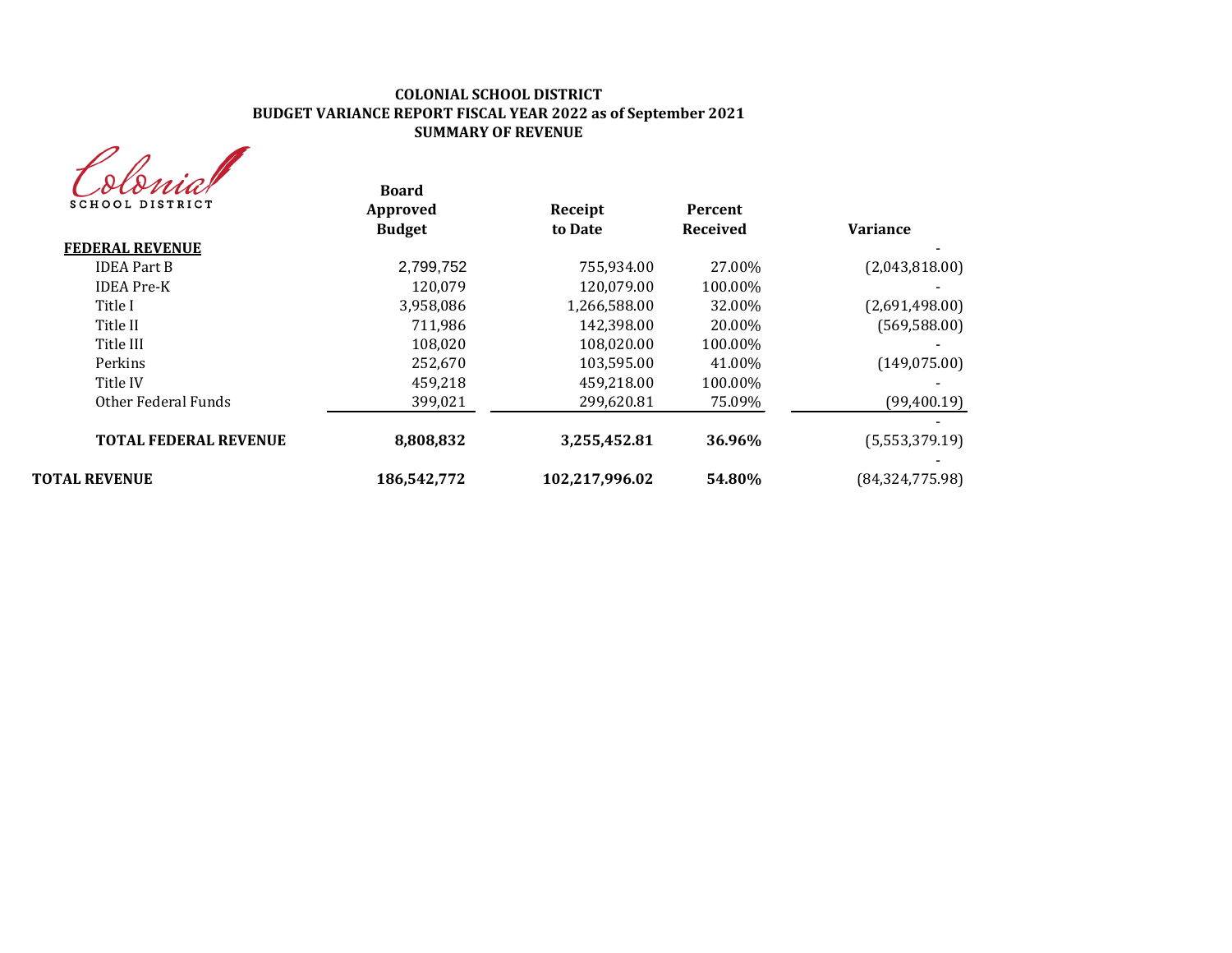

### **COLONIAL SCHOOL DISTRICT BUDGET VARIANCE REPORT FISCAL YEAR 2022 as of September 2021 SUMMARY OF EXPENDITURES**

|                     |         | <b>SCHOOL DISTRICT</b>              | <b>Board</b><br>Approved |             |                     | Remaining      | Percent   | Percent      |
|---------------------|---------|-------------------------------------|--------------------------|-------------|---------------------|----------------|-----------|--------------|
| <b>EXPENDITURES</b> |         |                                     | <b>Budget</b>            | Encumbrance | <b>Expenditures</b> | <b>Balance</b> | Obligated | <b>Spent</b> |
| <b>Operating</b>    | Program |                                     |                          |             |                     |                |           |              |
|                     |         | <b>DISCRETIONARY SCHOOL BUDGETS</b> |                          |             |                     |                |           |              |
| 9340410A            | 95437   | Carrie Downie Library               | 2,651                    |             |                     | 2,651.00       | 0.00%     | 0.00%        |
| 9340410A            | 99999   | Carrie Downie Elementary            | 43,060                   | 7,823.98    | 1,978.37            | 33,257.65      | 22.76%    | 4.59%        |
| 9340412A            | 95437   | Castle Hills Library                | 4,004                    |             |                     | 4,004.00       | 0.00%     | 0.00%        |
| 9340412A            | 99999   | Castle Hills Elementary             | 64,235                   | 14,356.46   | 26,656.63           | 23,221.91      | 63.85%    | 41.50%       |
| 9340418A            | 95437   | Pleasantville Library               | 2,750                    |             |                     | 2,750.00       | 0.00%     | 0.00%        |
| 9340418A            | 99999   | Pleasantville Elementary            | 44,135                   | 454.88      | 9,556.19            | 34,123.93      | 22.68%    | 21.65%       |
| 9340420A            | 95437   | Wilmington Manor Library            | 2,223                    |             |                     | 2,223.00       | 0.00%     | $0.00\%$     |
| 9340420A            | 99999   | Wilmington Manor Elementary         | 37,075                   | 1,563.61    | 4,652.74            | 30,858.65      | 16.77%    | 12.55%       |
| 9340420A            | 95021   | Virtual Academy @ Wilm Manor        | 33,272                   | 12,730.99   | 3,554.38            | 16,986.63      | 48.95%    | 10.68%       |
| 9340422A            | 95437   | Wilbur Library                      | 8,279                    |             | 230.22              | 8,048.78       | 2.78%     | 2.78%        |
| 9340422A            | 99999   | Wilbur Elementary                   | 132,977                  | 15,844.03   | 15,374.76           | 101,758.21     | 23.48%    | 11.56%       |
| 9340427A            | 95437   | Southern Library                    | 5,871                    | 90.00       |                     | 5,781.00       | 1.53%     | 0.00%        |
| 9340427A            | 99999   | Southern Elementary                 | 96,199                   | 5,034.20    | 13,067.26           | 78,097.54      | 18.82%    | 13.58%       |
| 9340432A            | 95437   | New Castle Library                  | 3,527                    |             |                     | 3,527.00       | 0.00%     | 0.00%        |
| 9340432A            | 99999   | New Castle Elementary               | 57,219                   | 8,508.55    | 2,430.10            | 46,280.35      | 19.12%    | 4.25%        |
| 9340456A            | 95437   | Eisenberg Library                   | 3,328                    |             |                     | 3,328.00       | 0.00%     | 0.00%        |
| 9340456A            | 99999   | <b>Eisenberg Elementary</b>         | 53,956                   |             | 579.45              | 53,376.55      | 1.07%     | 1.07%        |
| 9340470A            | 95437   | <b>Gunning Bedford Library</b>      | 7,617                    |             |                     | 7,617.00       | 0.00%     | 0.00%        |
| 9340470A            | 99999   | <b>Gunning Bedford Middle</b>       | 131,073                  | 21,361.76   | 11,522.95           | 98,188.29      | 25.09%    | 8.79%        |
| 9340474A            | 95437   | George Read Library                 | 5,401                    |             |                     | 5,401.00       | 0.00%     | 0.00%        |
| 9340474A            | 99999   | George Read Middle                  | 96,704                   | 3,953.23    | 5,375.52            | 87,375.25      | 9.65%     | 5.56%        |
| 9340476A            | 95437   | McCullough Library                  | 5,423                    |             |                     | 5,423.00       | 0.00%     | 0.00%        |
| 9340476A            | 99999   | McCullough Middle                   | 97,905                   | 4,827.15    | 4,298.36            | 88,779.49      | 9.32%     | 4.39%        |
| 9340490A            | 95048   | William Penn - ROTC                 | 4,750                    |             |                     | 4,750.00       | 0.00%     | 0.00%        |
| 9340490A            | 95073   | William Penn - Music Choir          | 23,555                   | 3,825.00    | 552.88              | 19,177.12      | 18.59%    | 2.35%        |
| 9340490A            | 95437   | William Penn - Library              | 16,367                   |             | 2,050.68            | 14,316.32      | 12.53%    | 12.53%       |
| 9340490A            | 95468   | William Penn - Summer School        | 7,310                    |             |                     | 7,310.00       | 0.00%     | 0.00%        |
| 9340490A            | 95602   | William Penn - Athletics            | 147,250                  | 41,263.67   | 21,251.39           | 84,734.94      | 42.46%    | 14.43%       |
| 9340490A            | 99999   | William Penn High School            | 267,415                  | 80,188.20   | 37,059.37           | 150,167.43     | 43.84%    | 13.86%       |
| 9340490A            | 95021   | <b>WPHS Virtual</b>                 | 21,927                   |             |                     | 21,927.00      | 0.00%     | 0.00%        |
|                     |         | <b>SUBTOTAL</b>                     | 1,427,458                | 221,825.71  | 160,191.25          | 1,045,441.04   | 26.76%    | 11.22%       |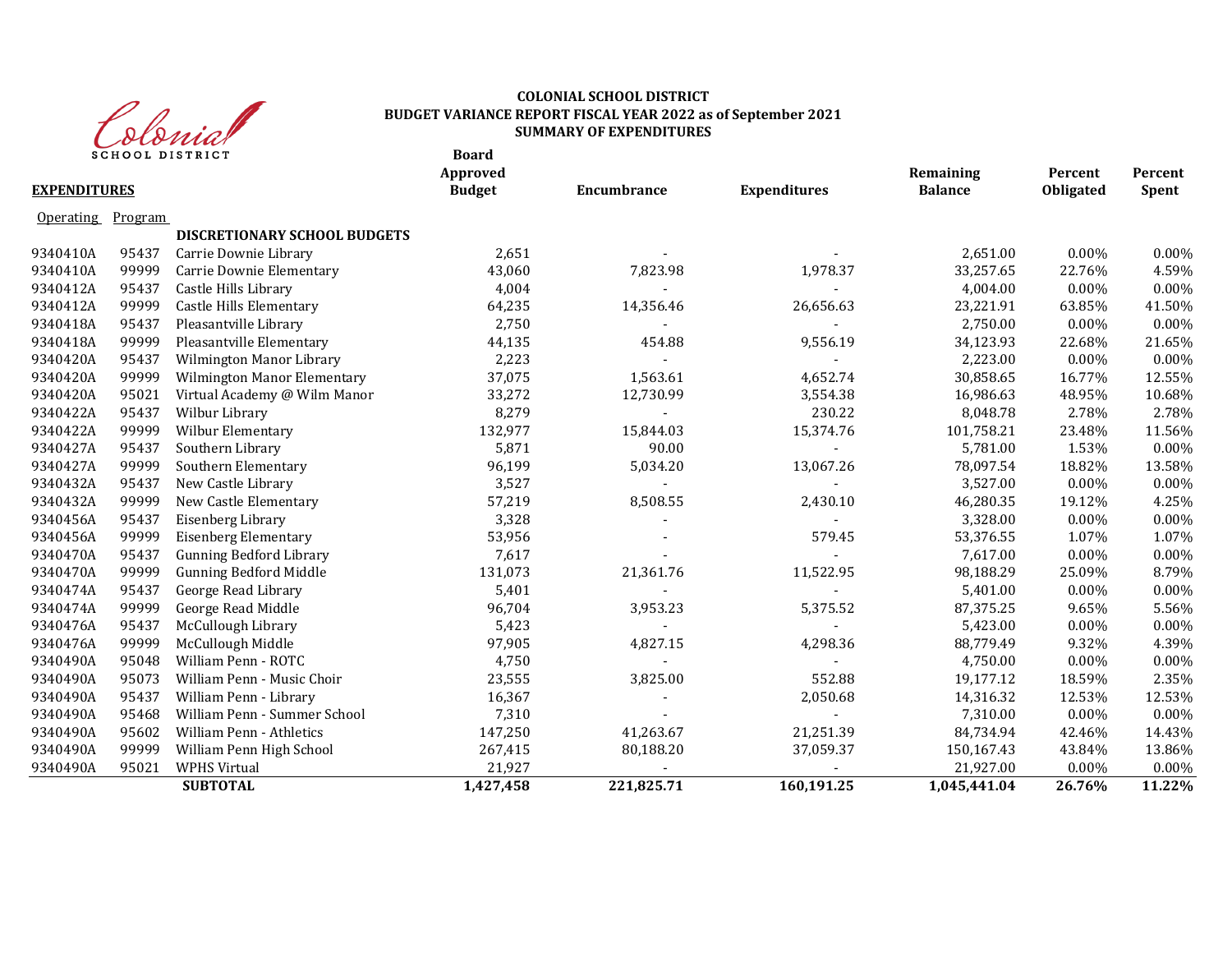

# **COLONIAL SCHOOL DISTRICT BUDGET VARIANCE REPORT FISCAL YEAR 2022 as of September 2021 SUMMARY OF EXPENDITURES**

**Board**

|                     |       |                                           | Approved      |              |                     | Remaining      | Percent   | Percent  |
|---------------------|-------|-------------------------------------------|---------------|--------------|---------------------|----------------|-----------|----------|
| <b>EXPENDITURES</b> |       |                                           | <b>Budget</b> | Encumbrance  | <b>Expenditures</b> | <b>Balance</b> | Obligated | Spent    |
|                     |       | DISCRETIONARY DIVISION/DEPARTMENT BUDGETS |               |              |                     |                |           |          |
| 99900000            | 99999 | <b>Board of Education</b>                 | 29,450        |              | 15,150.41           | 14,299.59      | 51.44%    | 51.44%   |
| 99900100            | 99999 | Legal                                     | 104,500       | 94,755.00    | 5,245.00            | 4,500.00       | 95.69%    | 5.02%    |
| 99900300            | 95228 | Substitutes & Homebound                   | 641,250       |              | 85,697.54           | 555,552.46     | 13.36%    | 13.36%   |
| 99900300            | 95494 | Teacher of the Year                       | 11,875        |              |                     | 11,875.00      | $0.00\%$  | 0.00%    |
| 99900300            | 99999 | <b>General District Expenses</b>          | 977,758       |              | 190,808.00          | 786,950.00     | 19.51%    | 19.51%   |
| 99910000            | 95052 | Marketing                                 | 82,570        | 13,173.20    | 38,857.66           | 30,539.14      | 63.01%    | 47.06%   |
| 99910000            | 99999 | <b>Public Communications</b>              | 19,190        |              | 2,638.97            | 16,551.03      | 13.75%    | 13.75%   |
| 99910010            | 95411 | Copy Center                               | 223,250       | 195,412.11   | 64,051.03           | (36,213.14)    | 116.22%   | 28.69%   |
| 99910010            | 99999 | District Administration                   | 237,975       | 122,252.67   | 70,790.05           | 44,932.28      | 81.12%    | 29.75%   |
| 99910010            | 95405 | District Choice                           | 3,800         |              | 240.06              | 3,559.94       | 6.32%     | 6.32%    |
| 99910100            | 99999 | Superintendent                            | 41,040        | 334.44       | 2,886.37            | 37,819.19      | 7.85%     | 7.03%    |
| 99970600            | 95060 | Preschool Expansion                       | 115,425       | 19,657.23    | 13,263.90           | 82,503.87      | 28.52%    | 11.49%   |
| 99970675            | 95430 | <b>Elementary Wellness</b>                | 85,000        |              | 1,770.08            | 83,229.92      | 2.08%     | 2.08%    |
| 99920000            | 99999 | Curriculum/Instruction                    | 106,875       | 1,090.17     | 55.03               | 105,729.80     | 1.07%     | 0.05%    |
| 99920000            | 95435 | Common Core/Curriculum                    | 213,750       |              |                     | 213,750.00     | $0.00\%$  | 0.00%    |
| 99920000            | 90850 | Music/Art Curriculum                      | 38,475        | 18,225.48    | 218.62              | 20,030.90      | 47.94%    | 0.57%    |
| 99920100            | 99999 | Discipline Programs                       | 158,175       | 19,000.00    |                     | 139,175.00     | 12.01%    | 0.00%    |
| 99920110            | 99519 | Security/Constables                       | 565,250       | 63,588.05    | 241,889.60          | 259,772.35     | 54.04%    | 42.79%   |
| 99920700            | 99999 | Middle school Athletics                   | 51,300        |              |                     | 51,300.00      | $0.00\%$  | $0.00\%$ |
| 99930300            | 99999 | <b>Student Services</b>                   | 17,100        |              | 3,781.31            | 13,318.69      | 22.11%    | 22.11%   |
| 99930400            | 99999 | Behavioral Health                         | 17,100        | 1,241.80     | 1,162.75            | 14,695.45      | 14.06%    | 6.80%    |
| 99940000            | 99999 | <b>Business Office</b>                    | 36,167        |              | 10,276.30           | 25,890.70      | 28.41%    | 28.41%   |
| 99940400            | 99999 | Local Salaries & Benefits                 | 39,432,702    | 1,196,502.58 | 11,369,573.38       | 26,866,626.04  | 31.87%    | 28.83%   |
| 99950000            | 99999 | Personnel                                 | 39,330        | 1,310.35     | 14,899.45           | 23,120.20      | 41.21%    | 37.88%   |
| 99940050            | 99999 | <b>Facilities Maintenance</b>             | 1,045,000     | 340,068.75   | 237,327.62          | 467,603.63     | 55.25%    | 22.71%   |
| 99960200            | 99531 | <b>Custodial Services</b>                 | 475,000       | 185,674.25   | 138,967.01          | 150,358.74     | 68.35%    | 29.26%   |
| 99970680            | 99999 | <b>School Supervision</b>                 | 51,300        |              | 5,330.12            | 45,969.88      | 10.39%    | 10.39%   |
| 99970680            | 95488 | <b>Visiting Teachers</b>                  | 3,420         | 168.63       | 507.38              | 2,743.99       | 19.77%    | 14.84%   |
|                     |       | <b>SUBTOTAL - DISCRETIONARY</b>           | 44,824,027    | 2,272,454.71 | 12,515,387.64       | 30,036,184.65  | 32.99%    | 27.92%   |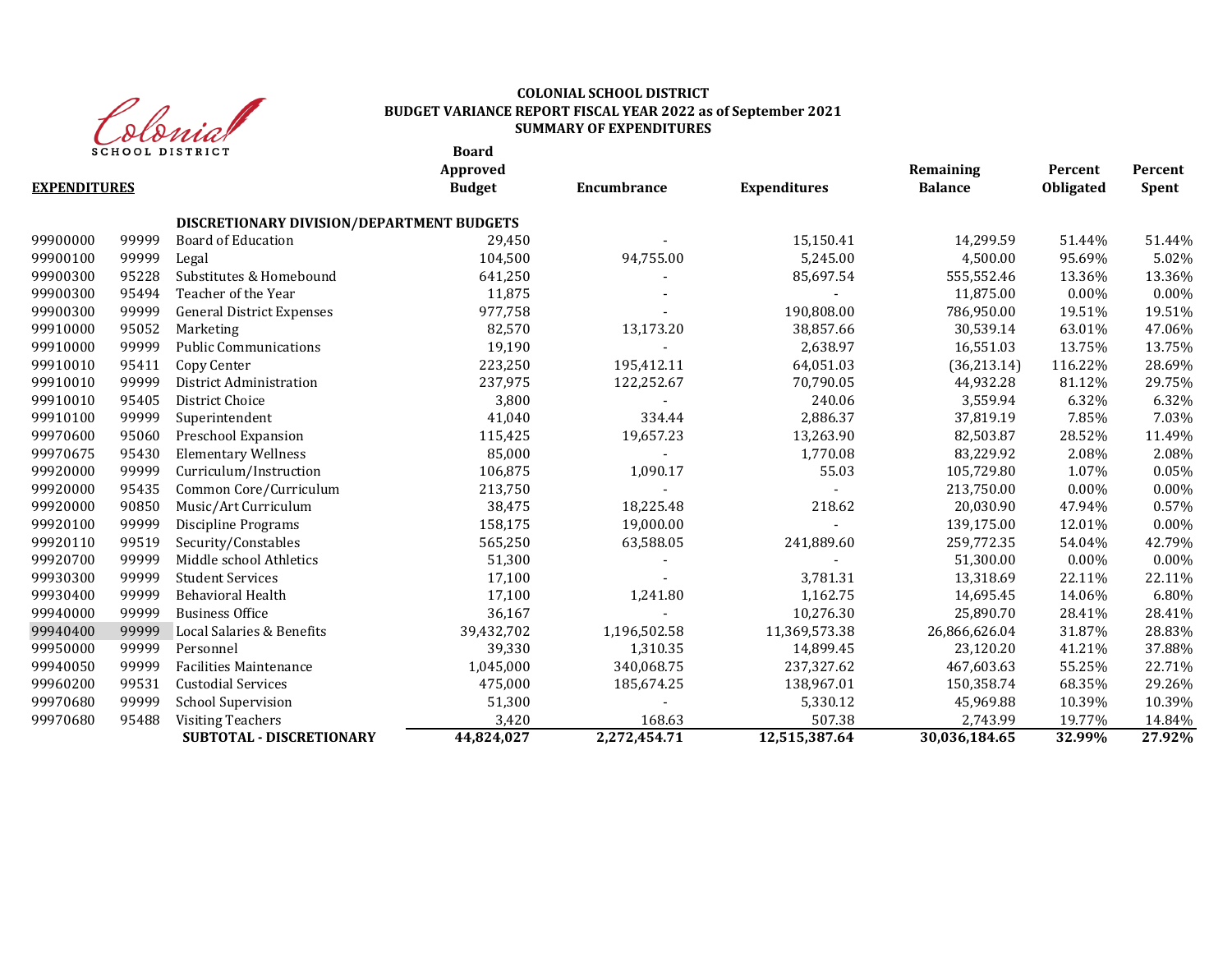

#### **Board COLONIAL SCHOOL DISTRICT BUDGET VARIANCE REPORT FISCAL YEAR 2022 as of September 2021 SUMMARY OF EXPENDITURES**

|                     | SCHOOL DISIKICI |                                          | boaru<br>Approved |              |                     | Remaining      | Percent   | Percent      |
|---------------------|-----------------|------------------------------------------|-------------------|--------------|---------------------|----------------|-----------|--------------|
| <b>EXPENDITURES</b> |                 |                                          | <b>Budget</b>     | Encumbrance  | <b>Expenditures</b> | <b>Balance</b> | Obligated | <b>Spent</b> |
|                     |                 | RESTRICTED FUNDING WITH LOCAL INVESTMENT |                   |              |                     |                |           |              |
| 99940810            | 99999           | Tech Equipment & Repair                  | 2,062,500         | 343,430.46   | 343,068.58          | 1,376,000.96   | 33.28%    | 16.63%       |
| 99960200            | 95419           | Energy/Utilities                         | 1,896,000         | 599,055.52   | 373,958.59          | 922,985.89     | 51.32%    | 19.72%       |
| 99960400            | 99999           | Transportation                           | 8,400,000         | 1,694,998.67 | 1,656,709.69        | 5,048,291.64   | 39.90%    | 19.72%       |
|                     |                 | SUBTOTAL - RESTRICTED/LOCAL              | 12,358,500        | 2,637,484.65 | 2,373,736.86        | 7,347,278.49   | 40.55%    | 19.21%       |
|                     |                 | <b>OTHER RESTRICTED BUDGETS</b>          |                   |              |                     |                |           |              |
| 99920200            | 99999           | Extra Time                               | 270,000           |              | 20,727.31           | 249,272.69     | 7.68%     | 7.68%        |
| 99920500            | 99999           | Professional Development                 | 110,362           | 2,000.00     | 9,261.89            | 99,100.11      | 10.20%    | 8.39%        |
| 99920800            | 99999           | <b>Drivers Education</b>                 | 25,172            | 1,755.82     | 3,831.15            | 19,585.03      | 22.20%    | 15.22%       |
| 99921000            | 95512           | <b>Opportunity Funds Personnel</b>       | 1,456,000         |              | 119,455.00          | 1,336,545.00   | 8.20%     | 8.20%        |
| 99921000            | 99999           | <b>Opportunity Funds Programming</b>     | 1,646,946         | 434,140.00   | 230,500.00          | 982,306.00     | 40.36%    | 14.00%       |
| 99921000            | 95063           | Opp Funds Mental Health & Reading        | 1,001,367         |              | 43,886.66           | 957,480.34     | 4.38%     | 4.38%        |
| 99940200            | 99999           | <b>Division I Salaries</b>               | 75,420,954        |              | 20,602,579.39       | 54,818,374.61  | 27.32%    | 27.32%       |
| 99940300            | 99999           | Division II Vocational                   | 160,545           |              | 15,589.25           | 144,955.75     | 9.71%     | 9.71%        |
| 99940410            | 95037           | Spanish Immersion                        | 19,229            |              |                     | 19,229.00      | $0.00\%$  | 0.00%        |
| 99940410            | 95005           | Chinese Immersion                        | 19,229            |              |                     | 19,229.00      | $0.00\%$  | $0.00\%$     |
| 99940410            | 99999           | Competitive Grants - State               | 125,000           |              | 8,610.21            | 116,389.79     | 6.89%     | 6.89%        |
| 99940500            | 99999           | Federal Funds                            | 8,517,831         |              | 78,435.37           | 8,439,395.63   | 0.92%     | 0.92%        |
| 99940700            | 99999           | Private Grants/Donations                 | 25,000            |              |                     | 25,000.00      | $0.00\%$  | 0.00%        |
| 99960000            | 99999           | <b>Child Nutrition Operations</b>        | 8,748,000         | 1,267.29     | 1,926,091.29        | 6,820,641.42   | 22.03%    | 22.02%       |
| 99970000            | 99999           | Debt Service                             | 4,165,170         |              | 2,500,057.21        | 1,665,112.79   | 60.02%    | 60.02%       |
| 99970680            | 95063           | SSBG K-4 Reading                         | 429,192           |              | 148,015.26          | 281,176.74     | 34.49%    | 34.49%       |
| 99990050            | 99999           | E3 Grant                                 | 1,976,000         | 150,000.00   | 503,920.73          | 1,322,079.27   | 33.09%    | 25.50%       |
| 99970200            | 99999           | Minor Capital                            | 1,555,280         | 29,667.20    | 63,042.80           | 1,462,570.00   | 5.96%     | 4.05%        |
| 99970600            | 99768           | ECAP (State Pre-K grant)                 | 285,600           |              | 13,073.71           | 272,526.29     | 4.58%     | 4.58%        |
|                     |                 | <b>SUBTOTAL - RESTRICTED</b>             | 105,956,877       | 618,830.31   | 26,287,077.23       | 79,050,969.46  | 25.39%    | 24.81%       |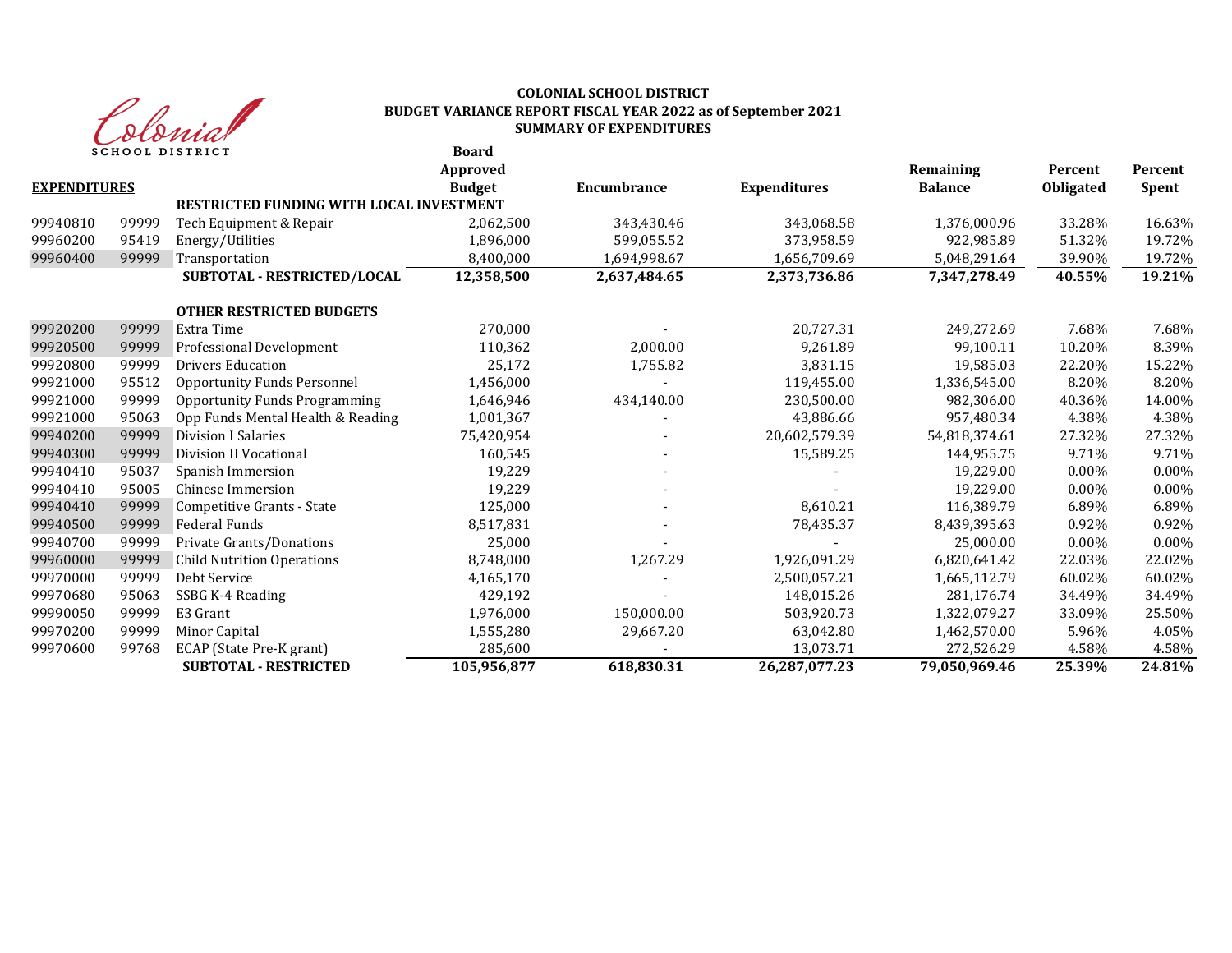

# **COLONIAL SCHOOL DISTRICT BUDGET VARIANCE REPORT FISCAL YEAR 2022 as of September 2021 SUMMARY OF EXPENDITURES**

**Board**

| <b>EXPENDITURES</b>       |       |                                          | Approved<br><b>Budget</b> | Encumbrance | <b>Expenditures</b> | Remaining<br><b>Balance</b> | Percent<br><b>Obligated</b> | Percent<br>Spent |
|---------------------------|-------|------------------------------------------|---------------------------|-------------|---------------------|-----------------------------|-----------------------------|------------------|
|                           |       | <b>RESTRICTED TUITION FUNDED BUDGETS</b> |                           |             |                     |                             |                             |                  |
| 99970600                  | 95030 | Preschool                                | 76,005                    | 5,407.44    | 4,809.91            | 65,787.65                   | 13.44%                      | 6.33%            |
| 99970600                  | 99532 | PreK General Expenses                    | 769,500                   | 152,692.80  | 194,132.65          | 422,674.55                  | 45.07%                      | 25.23%           |
| 9340427A                  | 95521 | Southern Special Programs                | 104,612                   | 1,870.86    | 3,025.81            | 99,715.33                   | 4.68%                       | 2.89%            |
| 9340470A                  | 95521 | <b>GB</b> Special Programs               | 75,695                    | 2,558.25    |                     | 73,136.75                   | 3.38%                       | $0.00\%$         |
| 9340490A                  | 95207 | WPHS CASL                                | 33,300                    |             |                     | 33,300.00                   | $0.00\%$                    | $0.00\%$         |
| 9340522A                  | 99532 | <b>Wallin General Expenses</b>           | 793,250                   | 25,192.54   | 212,431.85          | 555,625.61                  | 29.96%                      | 26.78%           |
| 9340522A                  | 99999 | <b>Wallin Principal</b>                  | 33,686                    |             | 1,200.86            | 32,485.14                   | 3.56%                       | 3.56%            |
| 99920300                  | 99999 | LEP/ESL                                  | 680,000                   |             | 135,639.96          | 544,360.04                  | 19.95%                      | 19.95%           |
| 99921050                  | 99999 | <b>Special Education Services</b>        | 427,500                   | 348,844.57  | 45,974.79           | 32,680.64                   | 92.36%                      | 10.75%           |
| 99930200                  | 95454 | Private Placement                        | 800,000                   |             | 126,512.28          | 673,487.72                  | 15.81%                      | 15.81%           |
| 99930200                  | 99999 | In State Tuition                         | 475,000                   | 88,761.64   | 15,808.73           | 370,429.63                  | 22.01%                      | 3.33%            |
| 99930200                  | 95236 | Exceptional Children Payroll             | 1,670,000                 |             | 158,893.82          | 1,511,106.18                | 9.51%                       | 9.51%            |
| 99930300                  | 99546 | Assistive Technology                     | 30,000                    | 6,417.50    |                     | 23,582.50                   | 21.39%                      | $0.00\%$         |
|                           |       | <b>SUBTOTAL - TUITION</b>                | 5,968,548                 | 631,745.60  | 898,430.66          | 4,438,371.74                | 25.64%                      | 15.05%           |
| See detailed budget       |       | <b>Leach - Special School</b>            | 12,915,893                | 234,941.07  | 3,206,269.85        | 9,474,682.08                | 26.64%                      | 24.82%           |
| <b>TOTAL EXPENDITURES</b> |       |                                          | 183,451,303               | 6,617,282   | 45,441,093          | 131,392,927                 | 28.38%                      | 24.77%           |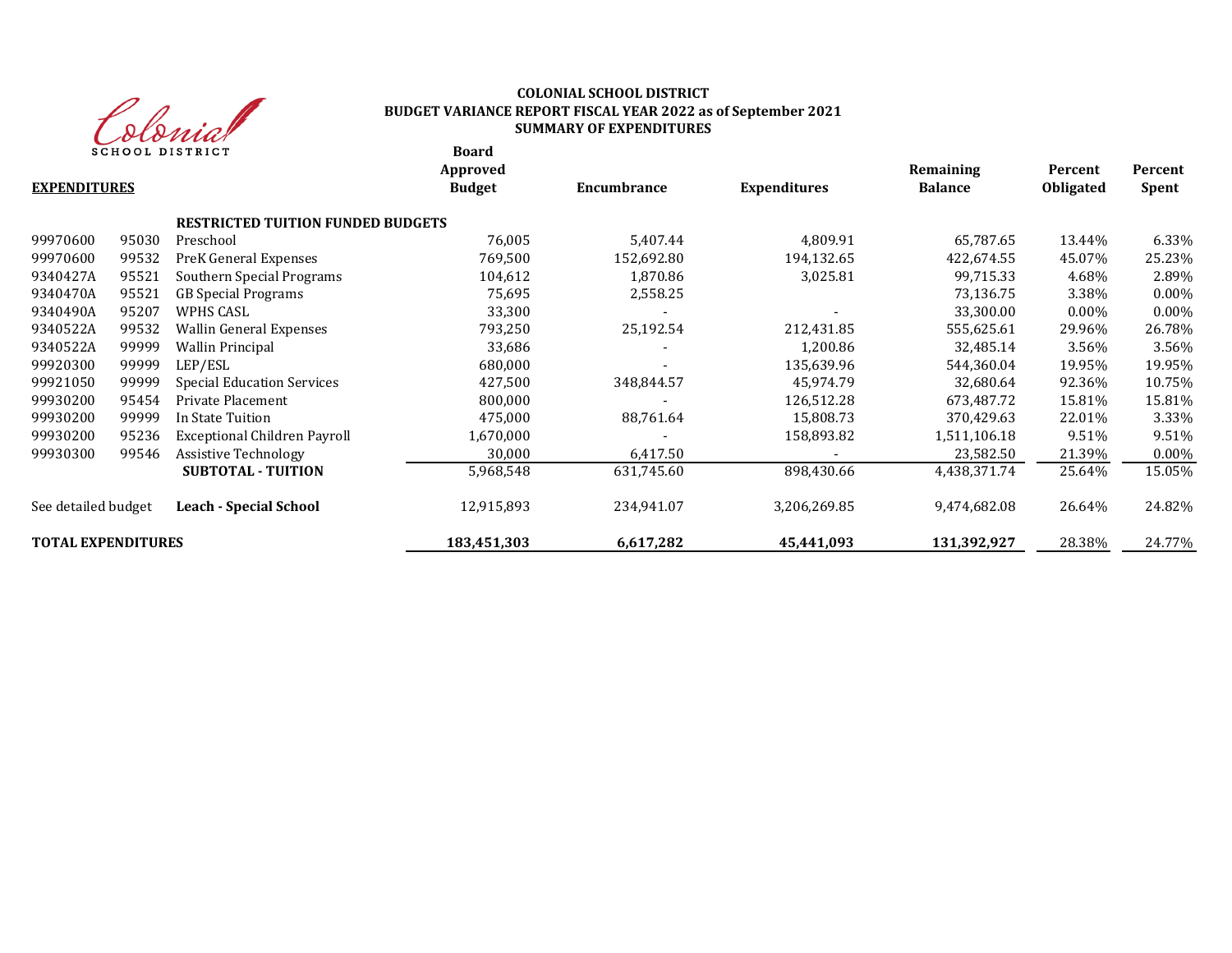

# **COLONIAL SCHOOL DISTRICT BUDGET VARIANCE REPORT FISCAL YEAR 2022 as of September 2021 DETAIL COST CENTERS**

| <b>Operating</b>          | Program |                                                                     | <b>Board</b><br><b>Budget</b> | Encumbrance              | <b>Expenditures</b> |              | Remaining<br><b>Balance</b> | Percent<br><b>Obligated</b> | Percent<br>Spent |
|---------------------------|---------|---------------------------------------------------------------------|-------------------------------|--------------------------|---------------------|--------------|-----------------------------|-----------------------------|------------------|
|                           |         | General District Expenses - Summarized on page 6 - Detail of budget |                               |                          |                     |              |                             |                             |                  |
| 99900300                  | 99999   | Audit                                                               | 9,500                         |                          |                     |              | 9,500.00                    | $0.00\%$                    | 0.00%            |
|                           |         | Insurance                                                           | 238,115                       |                          | 20,808.00           |              | 217,307.00                  | 8.74%                       | 8.74%            |
|                           |         | Data Service Center                                                 | 397,643                       |                          |                     |              | 397,643.00                  | 0.00%                       | 0.00%            |
|                           |         | One Time Items                                                      | 237,500                       |                          | 170,000.00          |              | 67,500.00                   | 71.58%                      | 71.58%           |
|                           |         | Contingency                                                         | 95,000                        |                          |                     |              | 95,000.00                   | 0.00%                       | 0.00%            |
| <b>TOTAL EXPENDITURES</b> |         |                                                                     | 977,758                       | $\overline{\phantom{a}}$ | 190,808.00          |              | 786,950.00                  | 19.51%                      | 19.51%           |
| <b>CHILD NUTRITION</b>    |         |                                                                     |                               |                          |                     |              |                             |                             |                  |
| <b>TOTAL EXPENDITURES</b> |         |                                                                     | 8,748,000 0                   | 1,267                    | 1,926,091           |              | 6,820,641.42                | 22.03%                      | 22.02%           |
| <b>TRANSPORTATION</b>     |         |                                                                     |                               |                          |                     |              |                             |                             |                  |
| <b>TOTAL EXPENDITURES</b> |         |                                                                     | 8,400,000                     |                          |                     |              |                             | 39.90%                      |                  |
|                           |         |                                                                     |                               | 1,694,999                | 1,656,710           |              | 5,048,291.64                |                             | 19.72%           |
|                           |         | JOHN G. LEACH - Summarized on page 8 - Detail of budget             |                               |                          |                     |              |                             |                             |                  |
| 9340427A                  | 99999   | Southern Integration Program                                        | $\bf{0}$                      |                          |                     | 0.00         |                             |                             |                  |
| 9340474A                  | 99999   | George Read Integration Program                                     | $\theta$                      | 1,853.84                 | 945.00              | 2,798.84     | (2,798.84)                  |                             |                  |
| 9340490A                  | 99999   | William Penn Integration Program                                    | $\Omega$                      |                          |                     | 0.00         |                             |                             |                  |
| 9340522A                  | 99999   | Wallin Adult Integration                                            |                               |                          |                     | 0.00         |                             |                             |                  |
| 9340514A                  | 99999   | Leach Principal's Budget                                            | 69,123                        | 11,044.08                | 8,084.12            | 19,128.20    | 49,994.80                   | 27.67%                      | 11.70%           |
| 9340514A                  | 95254   | <b>Vocational Expenses</b>                                          | 5,130                         | 1,730.96                 |                     | 1,730.96     | 3,399.04                    | 33.74%                      | 0.00%            |
| 9340514A                  | 99545   | <b>Related Services</b>                                             | 8,550                         | 374.95                   |                     | 374.95       | 8,175.05                    | 4.39%                       | 0.00%            |
| 9340514A                  | 99546   | <b>Assistive Technology</b>                                         | 10,260                        |                          |                     | 0.00         | 10,260.00                   | $0.00\%$                    | 0.00%            |
| 9340514A                  | 95468   | Summer School                                                       | 8,550                         |                          |                     | 0.00         | 8,550.00                    | $0.00\%$                    | 0.00%            |
| 99900300                  | 95228   | Substitutes                                                         | 14,250                        |                          | 2,266.82            | 2,266.82     | 11,983.18                   | 15.91%                      | 15.91%           |
| 99900300                  | 99999   | General (Incl. Transportation)                                      | 802,750                       | 9,810.64                 | 2,062.78            | 11,873.42    | 790,876.58                  | 1.48%                       | 0.26%            |
| 99940200                  | 99999   | <b>Division I Salaries</b>                                          | 8,294,389                     |                          | 2,030,473.63        | 2,030,473.63 | 6,263,915.37                | 24.48%                      | 24.48%           |
| 99940400                  | 99999   | Local Salaries & Benefits                                           | 3,634,761                     | 162,593.60               | 1,162,396.99        | 1,324,990.59 | 2,309,770.41                | 36.45%                      | 31.98%           |
| 99960200                  | 95419   | Energy/Utilities                                                    | 55,000                        | 47,533.00                | 40.51               | 47,573.51    | 7,426.49                    | 86.50%                      | 0.07%            |
| 99970200                  | 99999   | Minor Capital                                                       | 13,130                        |                          |                     | 0.00         | 13,130.00                   | 0.00%                       | 0.00%            |
| <b>TOTAL EXPENDITURES</b> |         |                                                                     | 12,915,893                    | 234,941                  | 3,206,270           | 3,441,210.92 | 9,474,682.08                | 26.64%                      | 24.82%           |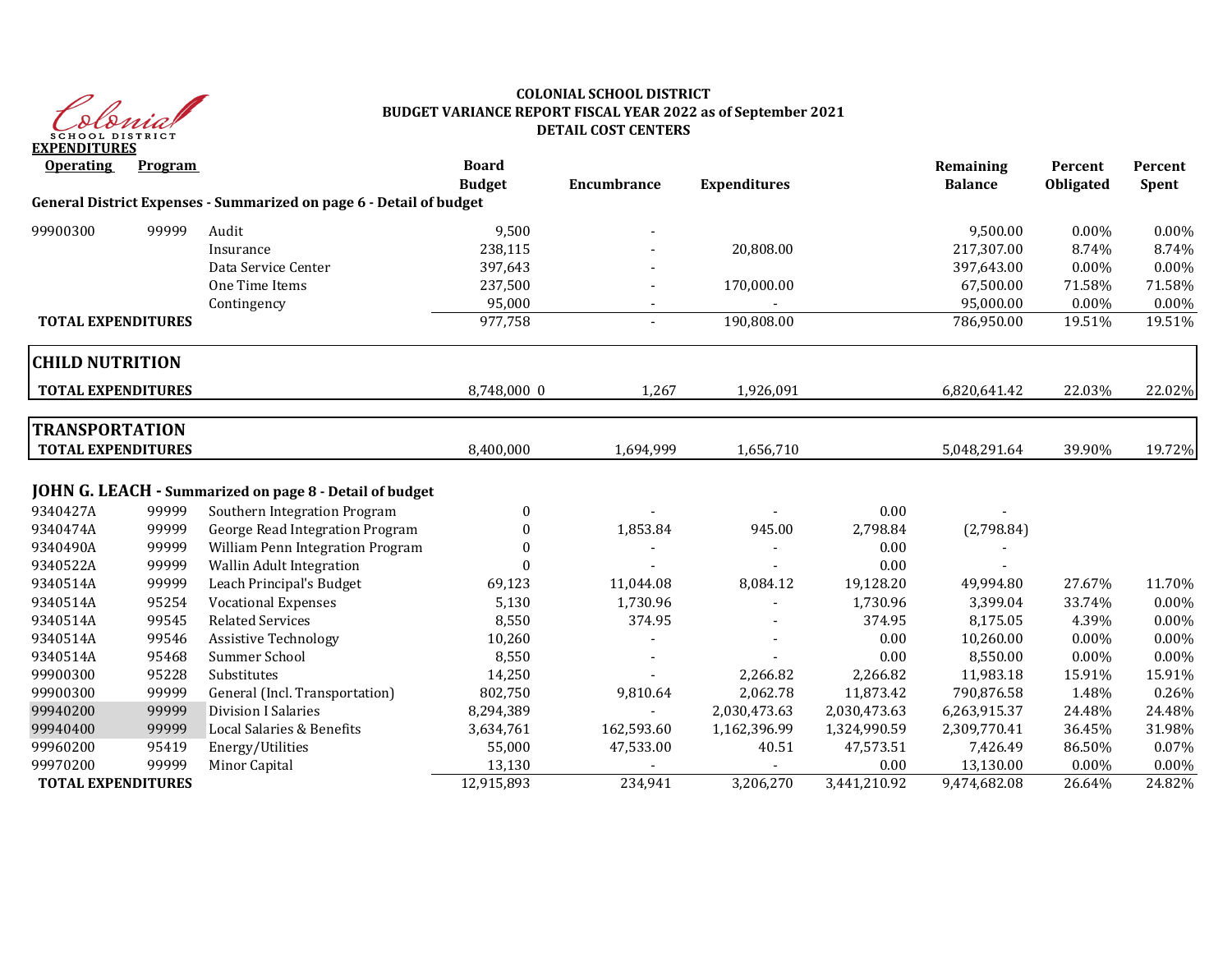Colonial SCHOOL DISTRICT

# **COLONIAL SCHOOL DISTRICT BUDGET VARIANCE REPORT FISCAL YEAR 2022 as of September 2021 LOCAL TAX COLLECTIONS**

|                        | <b>Current</b> | <b>Debt</b>    |                |            |
|------------------------|----------------|----------------|----------------|------------|
| Month                  | <b>Expense</b> | <b>Service</b> | <b>Tuition</b> | <b>MCI</b> |
| July                   | 76,715.48      | 10,381.66      | 25,094.10      | 6,175.66   |
| August                 | 916,742.73     | 61,900.21      | 189,076.99     | 48,104.26  |
| September              | 5,349,377.92   | 383,514.38     | 11,852,503.86  | 301,571.21 |
| October                |                |                |                |            |
| November               |                |                |                |            |
| December               |                |                |                |            |
| January                |                |                |                |            |
| February               |                |                |                |            |
| March                  |                |                |                |            |
| April                  |                |                |                |            |
| May                    |                |                |                |            |
| June                   |                |                |                |            |
| Transfers to Leach     |                |                |                |            |
| Sr Citizen Prop Relief |                |                |                |            |
| <b>Total Collected</b> | 6,342,836.13   | 455,796.25     | 12,066,674.95  | 355,851.13 |
| <b>Budget</b>          | 48,557,940     | 3,702,830      | 6,728,774      | 2,931,407  |
| % Collected            | 13.06%         | 12.31%         | 179.33%        | 12.14%     |

Receipts are recorded in the month in which they are received.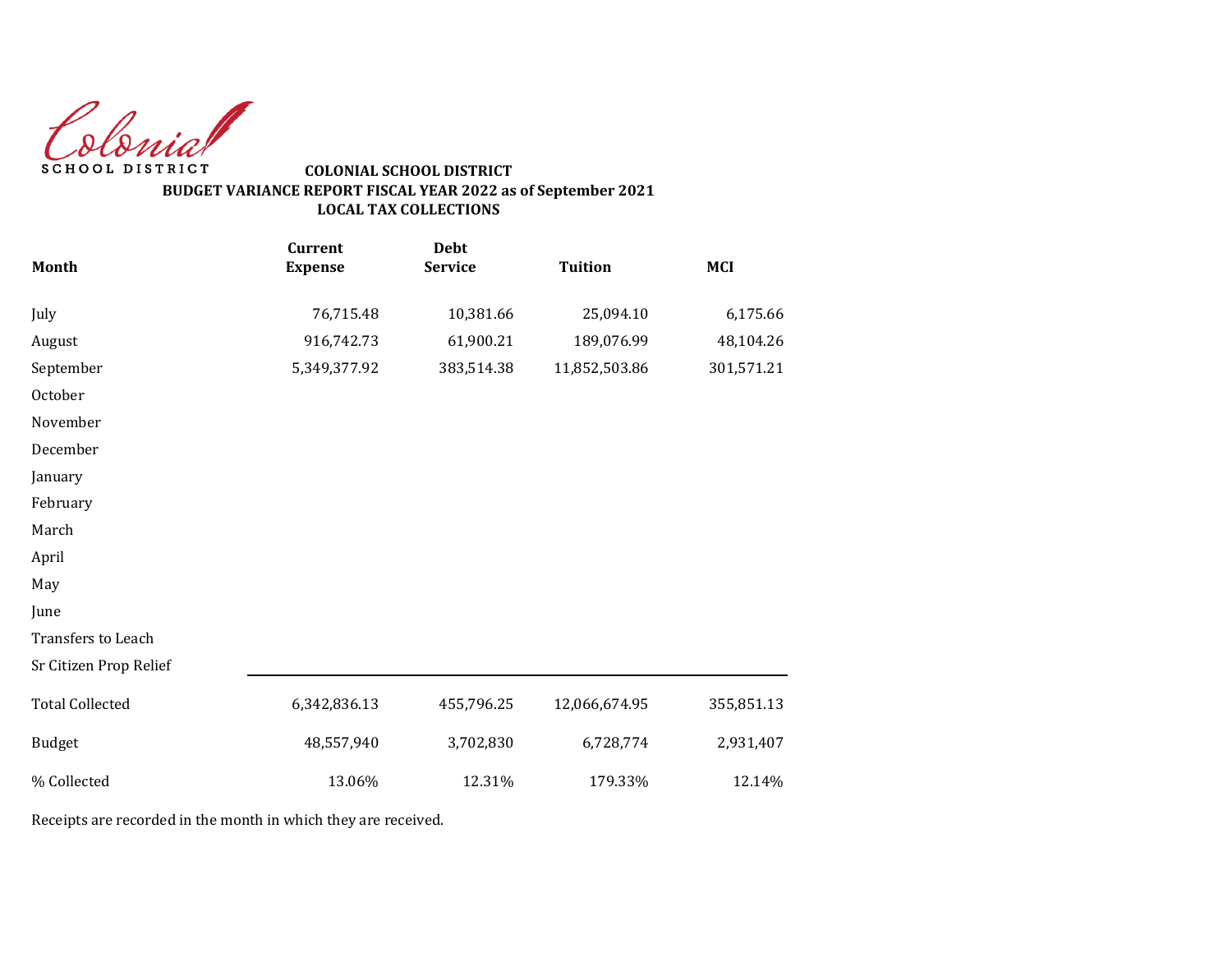

### **COLONIAL SCHOOL DISTRICT COMPARISON OF LOCAL FUND PROPERTY TAX RECEIPTS FOR CURRENT OPERATIONS WITH THE PRIOR TWO FISCAL YEARS**

| <b>Month</b>                | <b>Fiscal Year 2020</b> | <b>Fiscal Year 2021</b> | <b>Fiscal Year 2022</b> |
|-----------------------------|-------------------------|-------------------------|-------------------------|
| July                        | 28,036.81               | 113,467.14              | 76,715.48               |
| August                      | 979,008.51              | 1,379,263.70            | 916,742.73              |
| September                   | 6,045,626.70            | 5,625,354.33            | 5,349,377.92            |
| October                     | 38,434,095.70           | 38,887,652.54           |                         |
| November                    | 649,865.52              | 553,984.40              |                         |
| December                    | 277,872.51              | 221,914.33              |                         |
| January                     | 170,989.00              | 497,688.34              |                         |
| February                    | 159,408.88              | 323,948.16              |                         |
| March                       | 272,063.86              | 295,745.71              |                         |
| April                       | 93,456.86               | 123,981.25              |                         |
| May                         | 107,775.26              | 86,547.78               |                         |
| June                        | 104,933.93              | 252,760.63              |                         |
| Senior Citizens' Tax Rebate | 1,137,985.58            |                         |                         |
| Year To Date Receipts       | 48,461,119.12           | 48,362,308.31           | 6342836.13              |
| Projected Tax Receipts      | \$47,084,564            | 48,494,822              | 48,557,940              |
| % of Annual Tax Collections | 102.92%                 | 99.73%                  | 13.06%                  |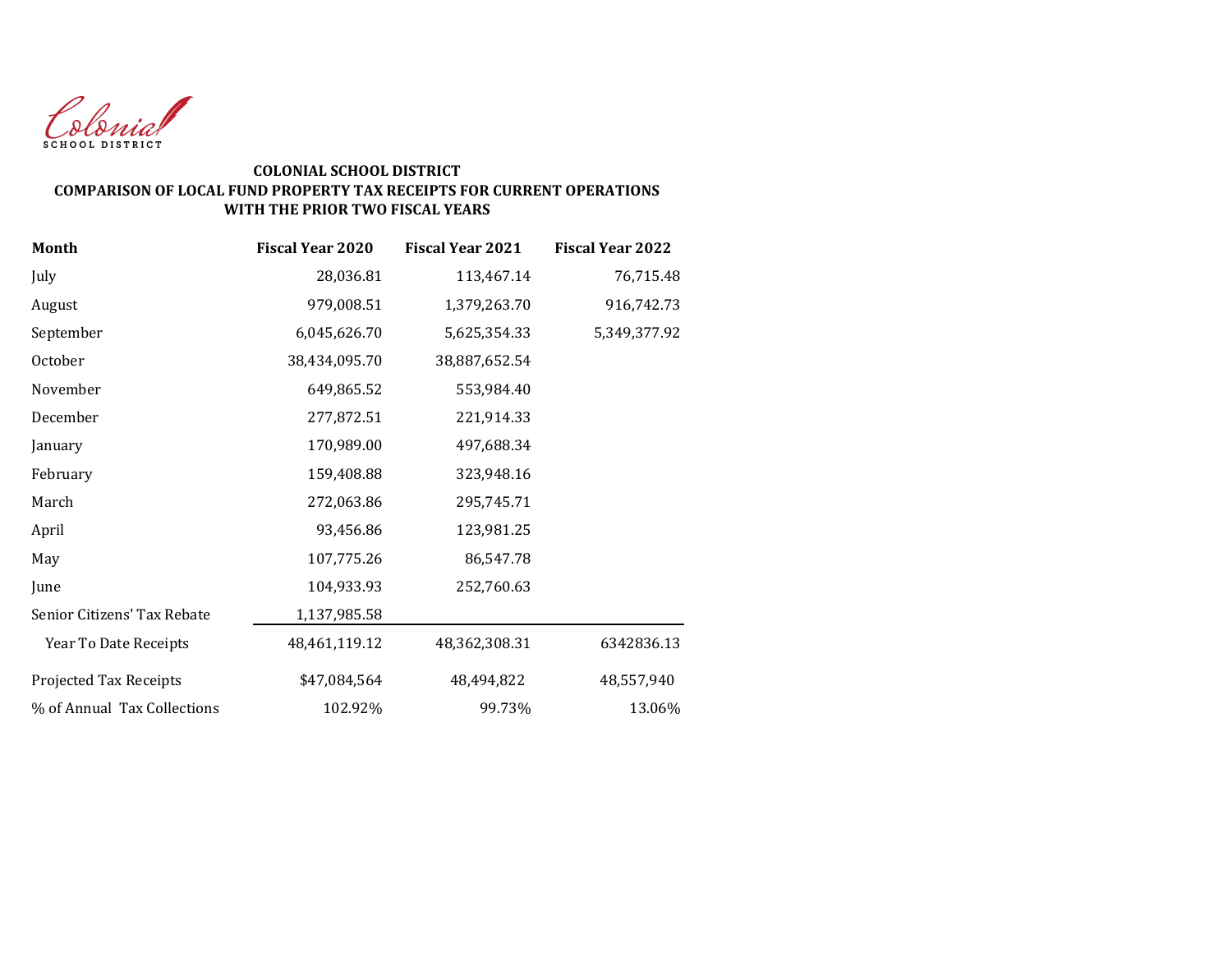Christ **SCHOOL DISTRICT** 

#### **COLONIAL SCHOOL DISTRICT BUDGET VARIANCE REPORT FISCAL YEAR 2022 as of September 2021 CREDIT CARD PURCHASES**

Credit cards are issued to Colonial employees under special circumstances and only with the approval of the CFO and Superintendent. Cards are used when Purchase orders and/or checks are not accepted or feasible and for travel.

|                                | <b>Name</b>              | <b>Trans Date</b> | <b>Merchant</b>                     | Amount | <b>Description</b>            |
|--------------------------------|--------------------------|-------------------|-------------------------------------|--------|-------------------------------|
| <b>Nutrition Supervisor</b>    | Angelucci, A Paula       |                   | 9/14/2021 RESTAURANTSTORE.COM       |        | \$107.14 Supplies             |
|                                | Angelucci, A Paula       |                   | 9/13/2021 HUBERT COMPANY            |        | \$86.21 Supplies              |
|                                | Angelucci, A Paula       |                   | 9/15/2021 AMZN MKTP US*2G7AX0FH2    |        | \$132.97 Supplies             |
|                                | Angelucci, A Paula       |                   | 9/15/2021 AMZN MKTP US*2G27918C1    |        | \$99.86 Supplies              |
|                                | Angelucci, A Paula       |                   | 9/22/2021 AMZN MKTP US*2C0LI2080    |        | \$64.98 Supplies              |
|                                | Angelucci, A Paula       |                   | 9/23/2021 AMZN MKTP US*2G6NU7DI2    |        | \$81.99 Supplies              |
| <b>Chief Financial Officer</b> | Falcon, Emily M.         |                   | 8/31/2021 SIGNWELL EX DOCSKETCH     |        | \$65.17 E- Signature software |
|                                | Falcon, Emily M.         |                   | 8/31/2021 SIGNWELL EX DOCSKETCH     |        | \$65.17 E- Signature software |
|                                | Falcon, Emily M.         |                   | 9/16/2021 SIGNWELL EX DOCSKETCH     |        | \$61.53 E- Signature software |
|                                | Falcon, Emily M.         |                   | 9/16/2021 SIGNWELL EX DOCSKETCH     |        | \$61.46 E- Signature software |
| <b>Business Office</b>         | Lockley, Jazmine La'rell |                   | 9/2/2021 SMARTSIGN                  |        | \$350.60 Registration         |
| (Districtwide travel)          | Lockley, Jazmine La'rell |                   | 9/15/2021 SMARTSIGN                 |        | \$350.60 Registration         |
|                                | Lockley, Jazmine La'rell |                   | 9/13/2021 NATIONAL COUNCIL OF SUPER |        | \$239.00 Registration         |
|                                | Lockley, Jazmine La'rell |                   | 9/13/2021 NATIONAL COUNCIL OF SUPER |        | \$40.00 Registration          |
|                                | Lockley, Jazmine La'rell |                   | 9/20/2021 NATIONAL COUNCIL OF SUPER |        | \$40.00 Registration          |
|                                | Lockley, Jazmine La'rell |                   | 9/13/2021 PAM HARRIS CONSULTING     |        | \$347.00 Registration         |
|                                | Lockley, Jazmine La'rell |                   | 9/15/2021 PAM HARRIS CONSULTING     |        | \$347.00 Registration         |
|                                | Lockley, Jazmine La'rell |                   | 9/15/2021 PAM HARRIS CONSULTING     |        | \$347.00 Registration         |
|                                | Lockley, Jazmine La'rell |                   | 9/22/2021 PAYPAL *SHAPEDE           |        | \$25.00 Registration          |
|                                | Lockley, Jazmine La'rell |                   | 9/22/2021 PAYPAL *SHAPEDE           |        | \$25.00 Registration          |
|                                | Lockley, Jazmine La'rell |                   | 9/22/2021 PAYPAL *SHAPEDE           |        | \$25.00 Registration          |
|                                | Lockley, Jazmine La'rell |                   | 9/22/2021 PAYPAL *SHAPEDE           |        | \$25.00 Registration          |
|                                | Lockley, Jazmine La'rell |                   | 9/22/2021 PAYPAL *SHAPEDE           |        | \$25.00 Registration          |
|                                | Lockley, Jazmine La'rell |                   | 9/22/2021 PAYPAL *SHAPEDE           |        | \$25.00 Registration          |
|                                | Lockley, Jazmine La'rell |                   | 9/22/2021 PAYPAL *SHAPEDE           |        | \$25.00 Registration          |
|                                | Lockley, Jazmine La'rell |                   | 9/22/2021 PAYPAL *SHAPEDE           |        | \$25.00 Registration          |
| <b>Business Office</b>         | Miller, Cindy L          |                   | 9/19/2021 JOTFORM INC.              |        | \$49.50 Supplies              |
| (Districtwide purchases)       | Miller, Cindy L          |                   | 9/21/2021 THE TENT DEPOT            |        | \$50.00 Supplies              |
|                                | Miller, Cindy L          |                   | 9/16/2021 OFFICE DEPOT #5910        |        | \$291.90 Supplies             |
|                                | Miller, Cindy L          |                   | 8/31/2021 FACEBK AQAYZ6KZW2         |        | \$173.60 Marketing            |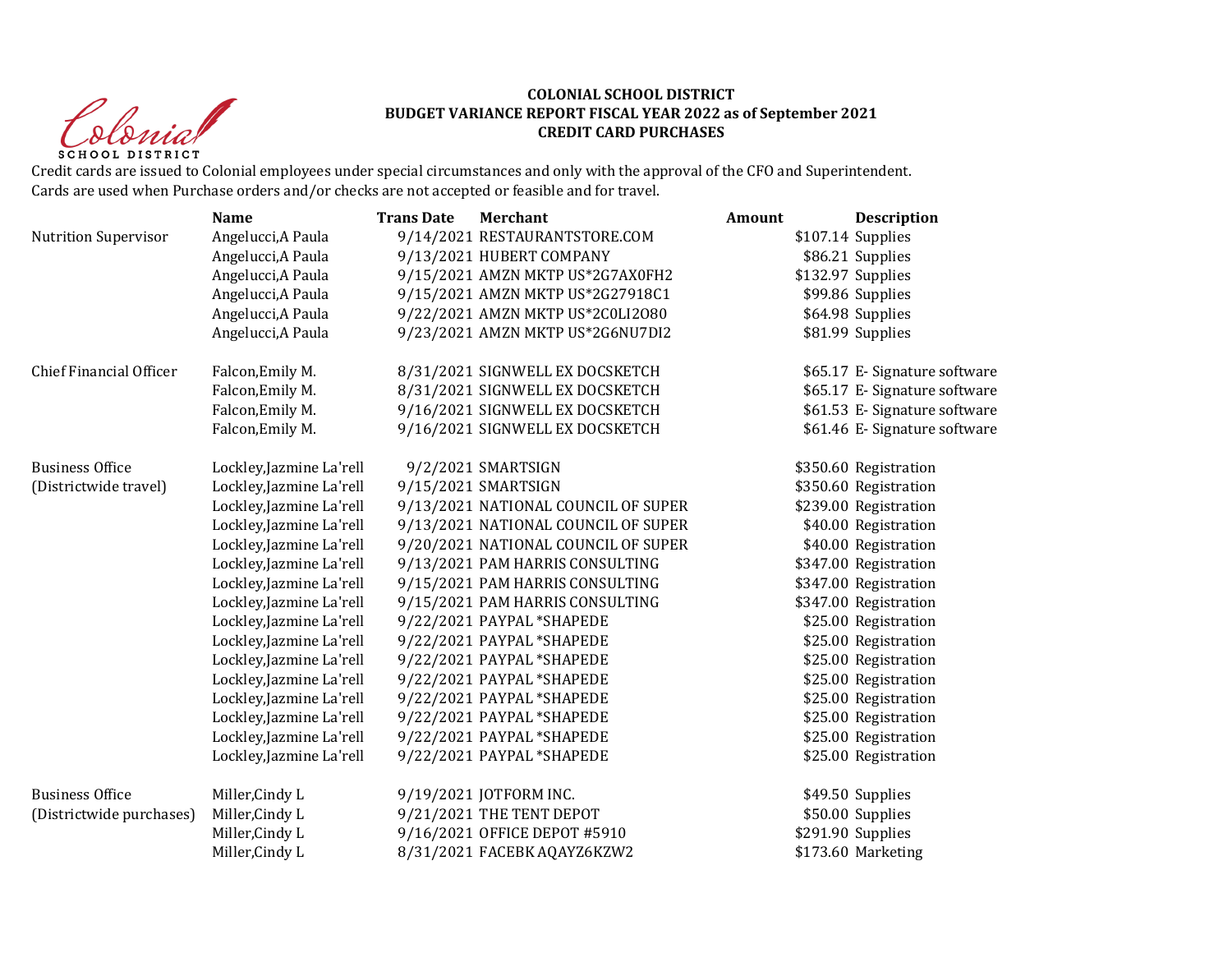Christ **SCHOOL DISTRICT** 

#### **COLONIAL SCHOOL DISTRICT BUDGET VARIANCE REPORT FISCAL YEAR 2022 as of September 2021 CREDIT CARD PURCHASES**

Credit cards are issued to Colonial employees under special circumstances and only with the approval of the CFO and Superintendent. Cards are used when Purchase orders and/or checks are not accepted or feasible and for travel.

|                                             | <b>Name</b>             | <b>Trans Date</b> | Merchant                          | Amount     | <b>Description</b> |
|---------------------------------------------|-------------------------|-------------------|-----------------------------------|------------|--------------------|
|                                             | Miller, Cindy L         |                   | 8/28/2021 DNH*GODADDY.COM         |            | \$19.17 Website    |
|                                             | Miller, Cindy L         |                   | 9/17/2021 DNH*GODADDY.COM         |            | \$21.17 Website    |
|                                             | Miller, Cindy L         |                   | 9/17/2021 AMAZON.COM*2G0EI12N1    |            | \$30.00 Supplies   |
|                                             | Miller, Cindy L         |                   | 9/1/2021 EMA*EMMA EMAIL MARKETING |            | \$132.00 Marketing |
| Business Office<br>(Districtwide purchases) | Papanicolas, Leslie Fay |                   | 9/1/2021 DIGITALOCEAN.COM         | \$3,912.45 | \$57.43 Website    |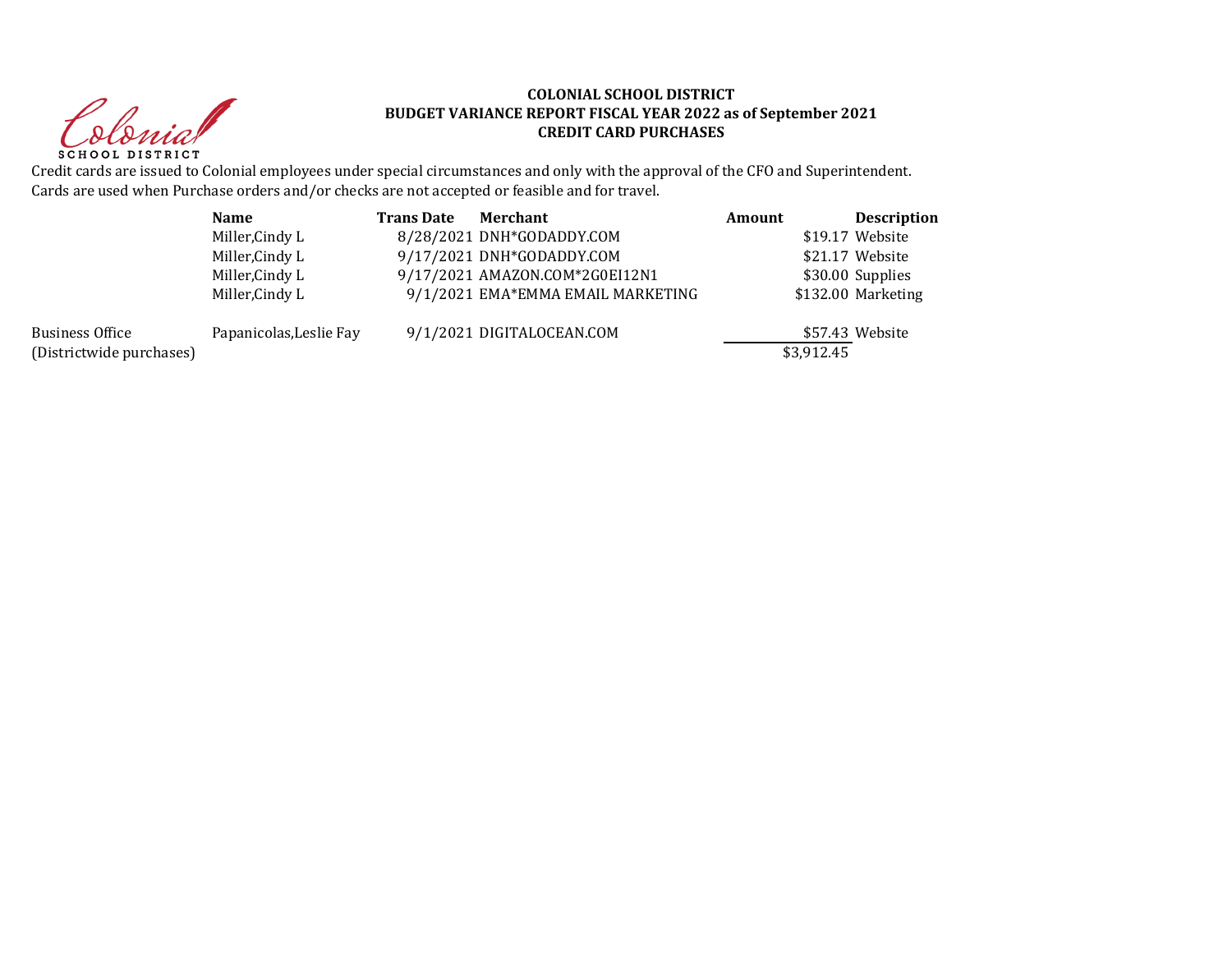Colonial

**COLONIAL SCHOOL DISTRICT BUDGET VARIANCE REPORT FISCAL YEAR 2022 as of September 2021 GRANTS AND DONATIONS**

| Grantor/Donor                                                                     |                     |                      | Amount          | <b>Encumbered &amp;</b> |                 |         |
|-----------------------------------------------------------------------------------|---------------------|----------------------|-----------------|-------------------------|-----------------|---------|
| <b>Received in Fiscal Year 2022</b>                                               | <b>School</b>       | <b>Date Received</b> | <b>Received</b> | <b>Spent to Date</b>    |                 |         |
|                                                                                   |                     |                      |                 |                         |                 |         |
|                                                                                   |                     | Total                | 0.00            | 0.00                    |                 |         |
| Grants and Donations are budgeted under 99940700.                                 |                     |                      |                 |                         |                 |         |
| The funds are received and expended according to the grantor or donor guidelines. |                     |                      |                 |                         |                 |         |
| There is no impact to the district budget or district funds.                      |                     |                      |                 |                         |                 |         |
| <b>ESSER II Spending</b>                                                          |                     |                      |                 |                         |                 |         |
| <b>Focus Areas</b>                                                                | <b>Account Code</b> | <b>Budget</b>        | Encumbered      | Expended                | Balance         | Percent |
| <b>Facility Repairs</b>                                                           | 5500                | \$1,065,709.79       |                 |                         | \$473,931.29    | $0.0\%$ |
| Air Quality Projects                                                              | 5500                | \$6,307,330.00       | \$591,778.50    | \$46,766.50             | \$6,260,563.50  | 10.1%   |
| <b>Educational Technology- Supplies</b>                                           | 5600                | \$1,035,000.00       |                 |                         | \$200,000.00    | $0.0\%$ |
| Educational Technology- Capital Outlay                                            | 5700                | \$1,881,900.00       |                 |                         | \$2,162,555.21  | $0.0\%$ |
| Long Term Closure (Nutrition Support)                                             | 5600                | \$1,000,000.00       |                 | \$172,100.20            | \$862,899.80    | 17.2%   |
| Learning Loss                                                                     | 5500                | \$200,000.00         |                 | \$44,025.40             | \$1,837,874.60  | 22.0%   |
| <b>Indirect Costs</b>                                                             | 5560                | \$2,162,555.21       |                 |                         | \$1,000,000.00  | $0.0\%$ |
|                                                                                   |                     | \$13,652,495.00      | \$591,778.50    | \$262,892.10            | \$12,797,824.40 | 6.3%    |